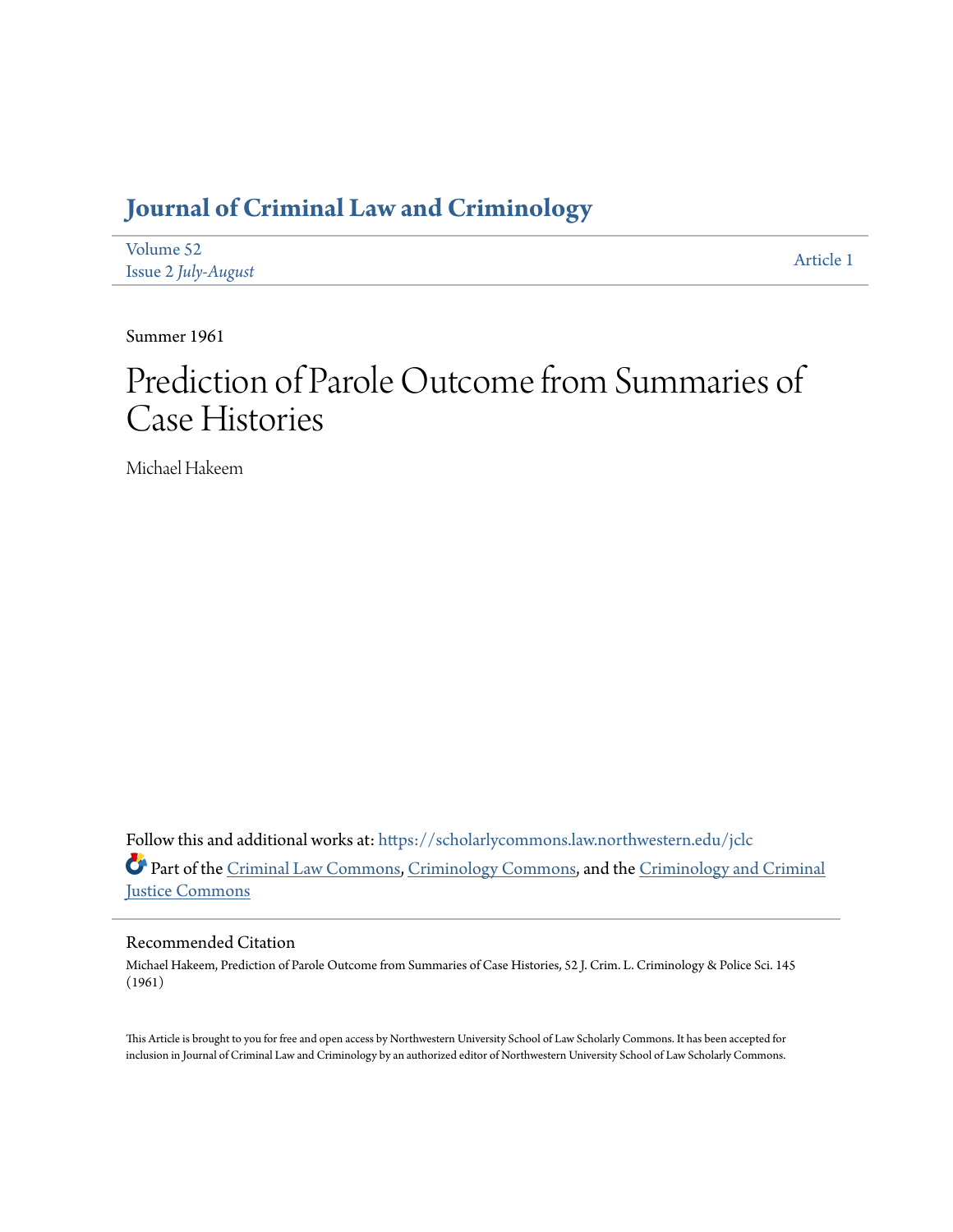## The Journal of **CRIMINAL LAW, CRIMINOLOGY AND POLICE SCIENCE**

**VOL 52 JULY-AUGUST 1961 NO.** 2

#### PREDICTION OF PAROLE **OUTCOME** FROM SUMMARIES OF **CASE HISTORIES**

#### MICHAEL HAKEEM

The author is Associate Professor of Sociology in the University of Wisconsin. He formerly served on the faculties of Ohio State University and the State University of Iowa. For four years, he held the position of Sociologist in the Illinois State Prison system. At the University of Wisconsin, Professor Hakeein teaches courses and seminars in corrections and is responsible for the Curriculum in Correctional Administration.

Can parole officers, if provided with case histories of the parolees under their supervision, make reasonably accurate predictions as to which of their charges will violate parole? By virtue of their special training and experience, do parole officers have a special competence for prediction not possessed **by** laymen? In an attempt to answer these questions, the author requested ten parole officers and ten laymen to make a series of predictions related to parole outcome on the basis of case summaries covering 200 parolees, half of whom actually had been returned to prison for parole violations. In this article, Professor Hakeem details the results of his study and offers some suggestions concerning future research.--EDITOR.

#### THE PROBLEM

This is a report on a research that investigated whether parole officers can make predictions of parole outcome and other predictions through the use of summaries of case histories.

It has been suggested that parole officers who supervise parolees in the field be provided with summaries of case histories regarding their charges. In some jurisdictions parole officers do get such summaries, the underlying assumption being that these can be helpful in parole work, particularly in individualizing supervision. The supposition has been made that on the basis of the information provided in these summaries the parole officers can make certain judgments-which ultimately must bear the form of predictions-regarding the chances that a parolee will or will not violate parole, the type of expected violation, the amount of time elapsing between release from the institution and expected violation, and the factors that enhance predictability.

It is generally assumed by correctional personnel that parole officers can make reasonably accurate predictions of the type just mentioned. It is further assumed that these correct predictions are made possible by the special training, or at least

the experience, of parole officers. At present, there is no scientifically creditable evidence that either of the above two propositions is valid, and the present study was undertaken to test them.

#### **CASES USED** IN THE **PRESENr** RESEARCH

Two hundred case records of parolees from a state prison are used in this research. These 200 cases were secured in serial order from the official record of the actions of the parole board. One hundred names of parolees who had been returned to prison as violators and **100** names of parolees who had been granted a "final release" were listed. Parolees granted a final release are those who, having made a satisfactory adjustment on parole, were released from parole supervision when the required parole period had elapsed. In short, the cases used include **100** parole violators and **100** nonviolators.

Suspicion is often expressed regarding the actual record of some of the parolees who are thought to have made a satisfactory adjustment on parole and who are therefore discharged as nonviolators. The contention is made that it is possible that they may have committed violations that did not become known, or, if known, were not recorded,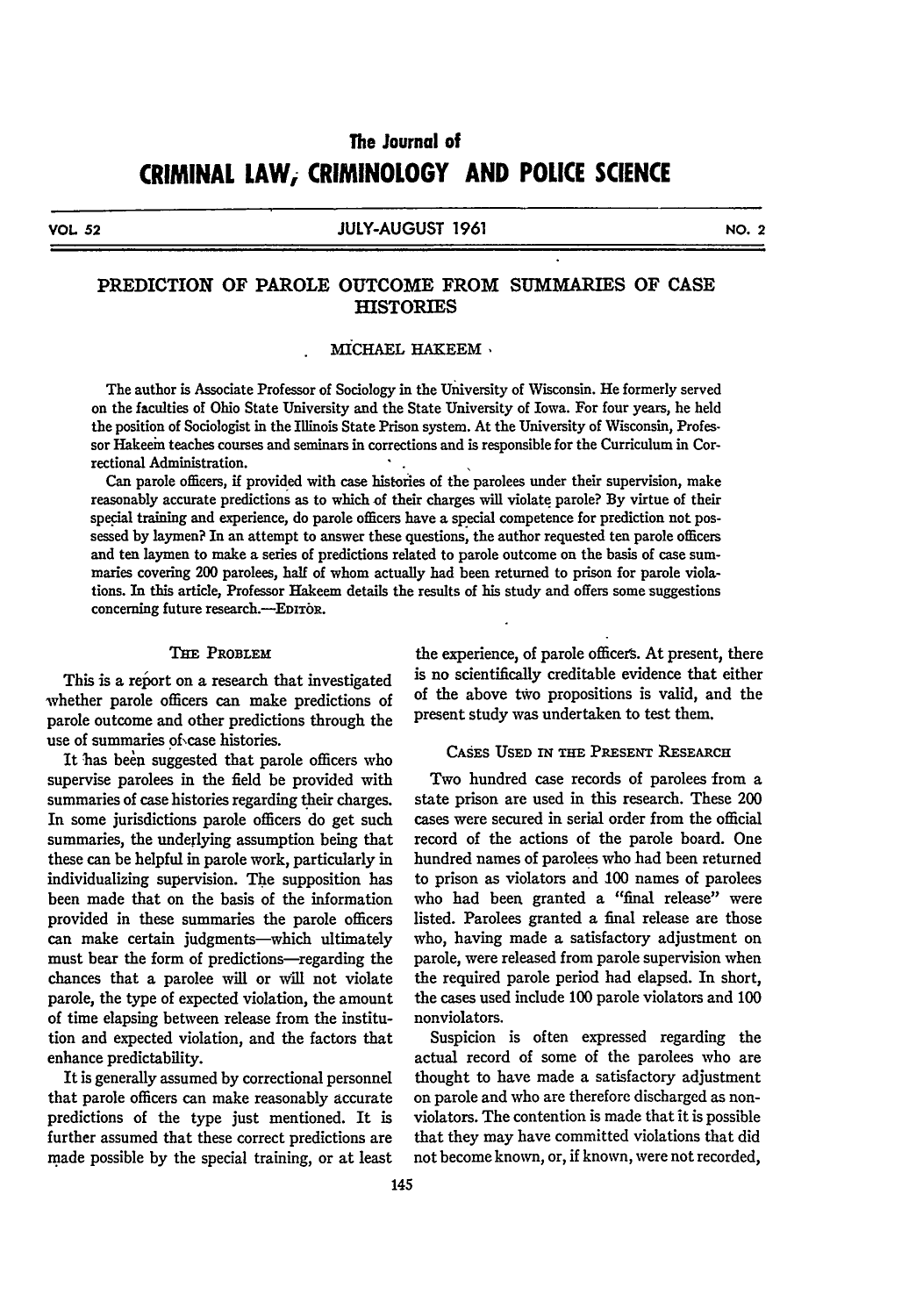for some reason or other.' It would not be possible, without elaborate investigation, to determine whether the group of nonviolators used in the present research includes some who actually had committed undetected or unrecorded violations. It is very likely that such violations did occur. But it is not likely that a significant number either of serious or of persistent petty violations go unnoticed, even when supervision is no more adequate than that received by the cases used in this research.

The problem under consideration is not the predictability of *any* violation whatsoever. Rather, the problem is the predictability of violations so serious or so flagrant as to lead to the revocation of the parole of the offenders and their return to prison as parole violators. And this is a realistic approach, for not every petty violation of parole, even when known to the officials, leads to a return to prison. In the actual practice of parole supervision, the officials do weigh the seriousness of violations, they are often willing to forgive and forget, and they use discretion in deciding when to revoke and when not to revoke parole.

Related to the foregoing problem is the relative leniency or strictness of parole officers. Certainly this has some bearing on parole outcome. Sometimes whether a parolee finds himself classified as a violator or a nonviolator depends upon the extent to which his parole officer is disposed to overlook certain behavior. With regard to the cases used in the present research, one gets the impression that the tendency was toward leniency in dealing with minor violations. Most of the time it was constructive leniency, the parole officers not penalizing petty infractions of the technical parole rules but attempting to help their charges and to explain the necessity of adherence to the rules. But there is no evidence that parole officers were inclined to overlook serious violations. The group of parole violators, then, consists of those who committed new crimes or whose violations of the technical parole rules were flagrant and intolerable.

The length of time different subjects had been on parole before being returned to prison as violators or before being released from parole as nonviolators varied. However, no subject was released before he had been under supervision for at least one year. In most cases, parolees who had made a good adjustment were released after being under supervision for one year; in a few instances, because of the nature of the sentence, parolees making a satisfactory adjustment nevertheless remained on parole **for** longer than one year before being released.

The length of time those who became violators were on parole before violating ranged from one day to several years, although the largest proportion of violations occurred within a few months after release from prison.

#### SuMMRiEs **OF** CASE HISTORIES

The next step after the selection of cases was the preparation of summaries' of the material available on each of the 200 cases. Two files, one kept in the prison and the'other in the office of the parole board, were used to prepare the summaries.

A large number of the files were studied in order to become familiar with the type of information available and to devise some scheme for the rough classification of the information. The fourteen headings which finally emerged and under which the essential information was recorded are as follows: **(1)** crime, plea, type of trial, sentence; (2) official details of the crime and the prisoner's version; (3) age and date when subject was com mitted to prison; (4) race; **(5)** criminal record; (6) home background and siblings; (7) marital history and adjustment; (8) work record; (9) education, intelligence, religion; (10) health; (11) recommendations of the prison's personnel working in classification; (12) psychiatric appraisal; (13) length of time served and record of institutional adjustment; and (14) statements of the judge and the prosecutor, special parole conditions, and special appeals to the parole board. In addition, the date of parole and the length of time each subject was required to remain on parole were included.

The summaries covered information available on the subjects up to the time of their release on parole. Not included was information regarding parole plans (destination of the parolee, with whom he planned to make his residence, and so on). The reason for this omission is that in very many cases the original plans are changed by the time the prisoner is actually put under supervision or shortly thereafter. Such plans were not regarded as sufficiently reliable to be made part of the basis

<sup>&#</sup>x27;The Gluecks, in their study of **500** paroled men, found that **25** of them **had** committed violations of parole which had not come to the attention of parole officials. See **S. & E.** T. **GLUEcic, FivE HUNDRED CRIMINAL CAREERS 169 (1930)**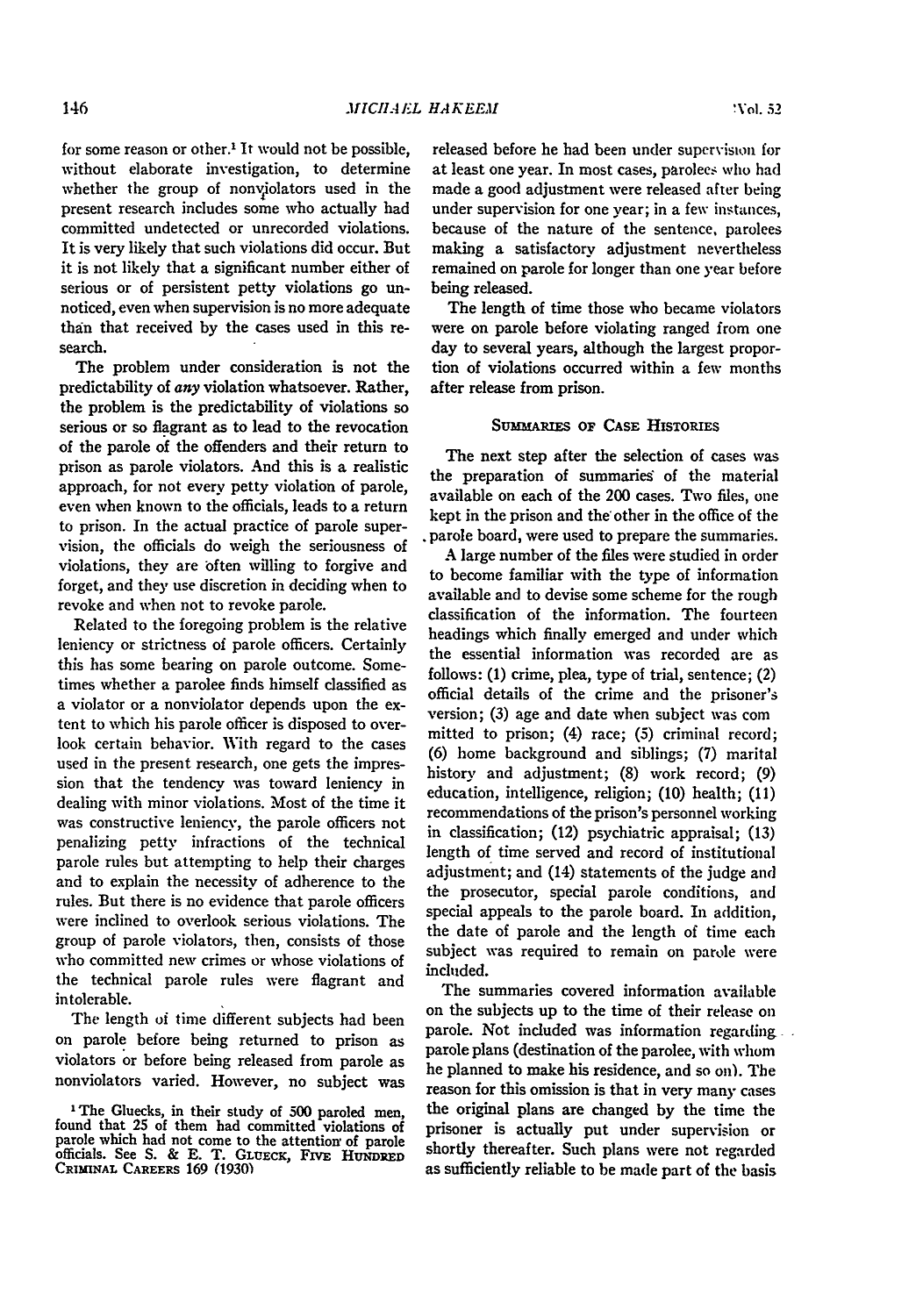for making judgments as to prospective parole outcome. This, of course, may not apply to other cases and to other jurisdictions.

In preparing the summaries, no rigid rules or schedules were followed. Only the list of headings given above was used as a guide. The summaries were put into narrative form. They were made as brief as possible. With few exceptions, they were one closely typewritten page in length. **All** the data available about each case were included. Care was taken to prevent the intrusion of bias into the selection of material and the form of its presentation.

The information on which the summaries of case histories were based should be regarded as more adequate than that which is at the disposal of parole authorities in those jurisdictions making the poorest provision for obtaining information about prospective parolees. On the other hand, it was poorer by far than the information available in those rare places which make the very best provisions for securing such information. In short, the summaries and the files on which they were based were of the type used in the average jurisdiction making any provision at all to put such material in the hands of its parole agents.<sup>2</sup>

#### PARTICIPANTS ASKED TO MAKE PREDICTIONS

Ten parole officers and ten laymen were requested to make predictions as to prospective parole outcome and other predictions on the basis of the summaries. It is necessary to explain the inclusion of judgments by laymen. In seeking to show the existence of a special competence, allegedly based on technical training and experience, to make accurate predictions of behavior, it is not sufficient to observe the performance of only those to whom such powers are ascribed. If persons not having the training and experience said to underlie the predictive skill can perform as adequately as trained persons, then the training may not be relevant to the function in question. When sociologists, psychiatrists, psychologists, social workers, and others claim-or even demonstrate-an ability to make valid predictions of social behavior, it is still necessary to ask whether this ability exceeds what the layman can accomplish through common sense to an extent sufficient to entitle it to special recognition.

It is instructive in this connection to take note of a comprehensive review of the experimental and other research done on the ability to judge people's emotions, abilities, personality traits, action tendencies, and motives.3 This review of the literature revealed a fairly consistent lack of correlation between training in psychology and the ability to judge people correctly. In fact, laymen were often found to make more accurate judgments than do psychologists and other clinicians. In one of the studies cited, it was shown that physical scientists are superior to psychologists, social workers, and psychiatrists in making judgments of people. *Al*though there is some conflicting evidence, the general conclusion to emerge from this review is that laymen are better judges of people than are clinicians. At the very least, it certainly has not been proved that the clinicians are consistently better judges of people than are laymen.

The parole officers were all full-time staff members in a highly developed parole system which sets comparatively high qualifications for employment, has an in-service training program, and has supervisory personnel to oversee the work of the officers. Five were in supervisory positions. Each of the ten men had previous experience as parole officers, probation officers, prison guards, caseworkers, or in some related employment. Their average age was slightly over forty-two years.

**All** parole officers, except one who had no formal schooling beyond high school, had four years of college training. With the exception of two, all had completed some work in graduate school, ranging from attendance for three months to the earning of the Master's degree. Two had the Master's degree and one had a graduate certificate in social work. Two attended graduate school for one semester, two for about one and one-half years, one for one year, and one for three months. The officer who had no college training had attended numerous institutes, training courses, conferences, and lecture courses. All parole officers, with the exception of the one who had not gone beyond high school, had courses in a variety of subjects related to social work, criminology, sociology, penology, and juvenile delinquency on the undergraduate or graduate levels, or both. The one who

**3** Taft, *The Ability to Judge People,* 52 PsYcH. **BULL. 1 (1955).**

<sup>2</sup> For examples of the types of summaries used, see REcKLEss, **THE** CRmE PROBLEx **471-73 (1950).** These summaries compare favorably with two models that have been suggested. See **LAROE,** PAROLEx **WITH** HONOR 117-18 (1939); and COMMITTEE ON CLASSI-**FICATION AND CASEWORK,** AMER. **PRISON** ASS'N,, **HANDBOOK ON** PRE-RELEASE **PREPARATION IN** CoR-**RECTIONAL INSTITUTIONS** 24-25 **(1955).**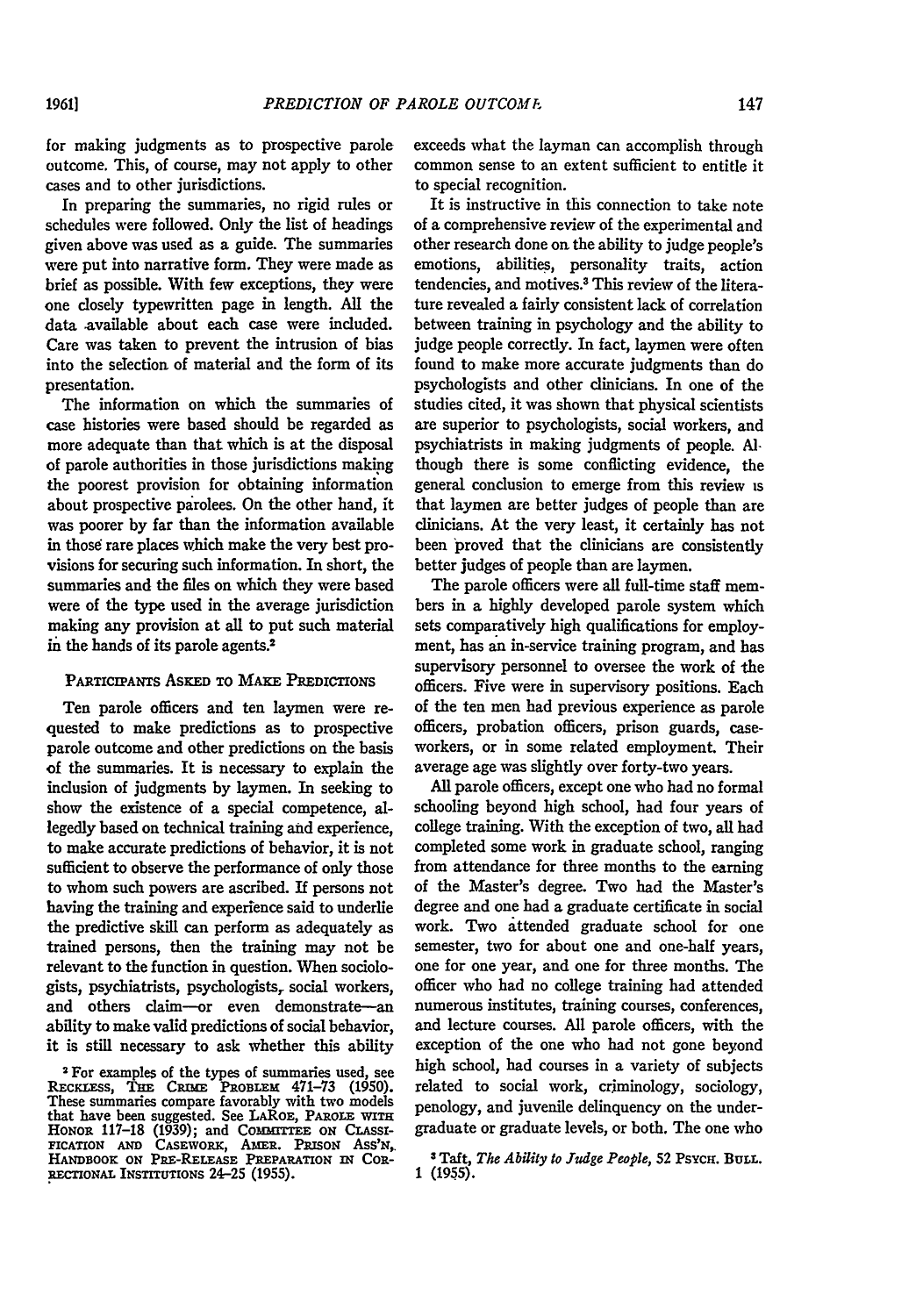had not received such formal training did get considerable instruction in these subjects through his attendance at conferences and institutes.

The laymen used **jn** this study represent a group of persons who would not be expected to have any special interest in or technical sophistication about parole procedures. They were chosen because their occupation was far removed from matters that are the daily professional concern of parole officers. They were all engaged in office work, mainly in accounting. One was an economist in a bureau of business research None of the laymen ever had employment or experience which brought him into contact with prisoners, parolees, or probationers. None had experience in social work. They constitute a group of persons having neither special knowledge of, nor particular interest in, the central problem of the present research. They are neither personally nor professionally concerned with parole and cognate matters. They appear to be an adequate control group for this study, one of the objects of which, as has been mentioned, is to compare the accuracy and basis of parole predictions made by persons trained and employed in parole work with the accuracy and basis of predictions made by laymen.

As a group, the laymen were not as highly educated as the parole officers. One had a Ph.D. degree in economics. Another had an M.A. degree in business administration. Three were college graduates. One had attended college for three years; another had attended for one year. One had studied in a business college for one year. One had no formal schooling beyond high school; and one had earned some college credits in evening classes, after completing high school. In contrast to the academic work of the parole officers, the laymen's undergraduate and graduate work shows major concentration in business, economics, and accounting. The average age of the laymen was about thirty-three.

#### DISTRIBUTION OF SUMMARIES

For convenience, the parole officers are designated by the Roman numerals I to X and the laymen by the letters A to **J.** Each of the 20 participants was given a set of 20 summaries, 10 of which were on violators and 10 on nonviolators. The participants were paired so that one parole officer and one'layman had duplicate sets. For example, Parole Officer I and Layman A had duplicate sets, Parole Officer II and Layman B had duplicate sets, and so on. Each pair had a different set. The

assignment of the **10** sets and the pairing of parole officers with laymen were done entirely at random.

Each participant was urged to work independently, and the parole officers and laymen **had** no contacts with each other. They cooperated in the study on a voluntary basis and received no compensation. They returned the material within one to two weeks after receiving it. Anonymity was assured the participants. It was pointed out that their cooperation would be of great help in exploring problems of concern to professional parole workers and in improving service to parolees.

#### ACCURACY **oF** PREDICTION

The participants were first asked to judge the probable parole outcome of each subject on whom a summary was provided. The problem was submitted in the following terms:

"Each of the twenty prisoners about whose cases you have been provided with information in summary form was paroled on the date shown. For each case, give your judgment (assume that you are making the judgment at the time the subject was paroled) as to whether the subject is likely to make a satisfactory adjustment on parole or is likely to make such a poor adjustment that his return to prison as a parole violator will be necessitated. Assume that the supervision received by the parolees is just average in quality and quantity. The length of time each subject is required to be on parole before release is shown in his case summary.

"You have been provided with a list of parole rules which is given to parolees. It should be understood that not every petty violation of a parole rule is followed by revocation of parole and the return of the parolee to prison. Minor violations are often overlooked, but constant and aggravated violation even of minor rules may result in the subject's return to prison. Major violations, such as the commission of a new crime or the disappearance of the subject, usually result in revocation of parole."

Participants in this research were not told that the actual parole outcome of the subjects was already known to the writer, and there was nothing in the summaries which would betray the actual parole outcome. Nor was any intimation given the participants that out of the set.of 20 summaries, 10 pertained to violators and 10 to nonviolators.

Table I shows the number of correct and of incorrect predictions made by each participant for both types of cases. Also shown is the total number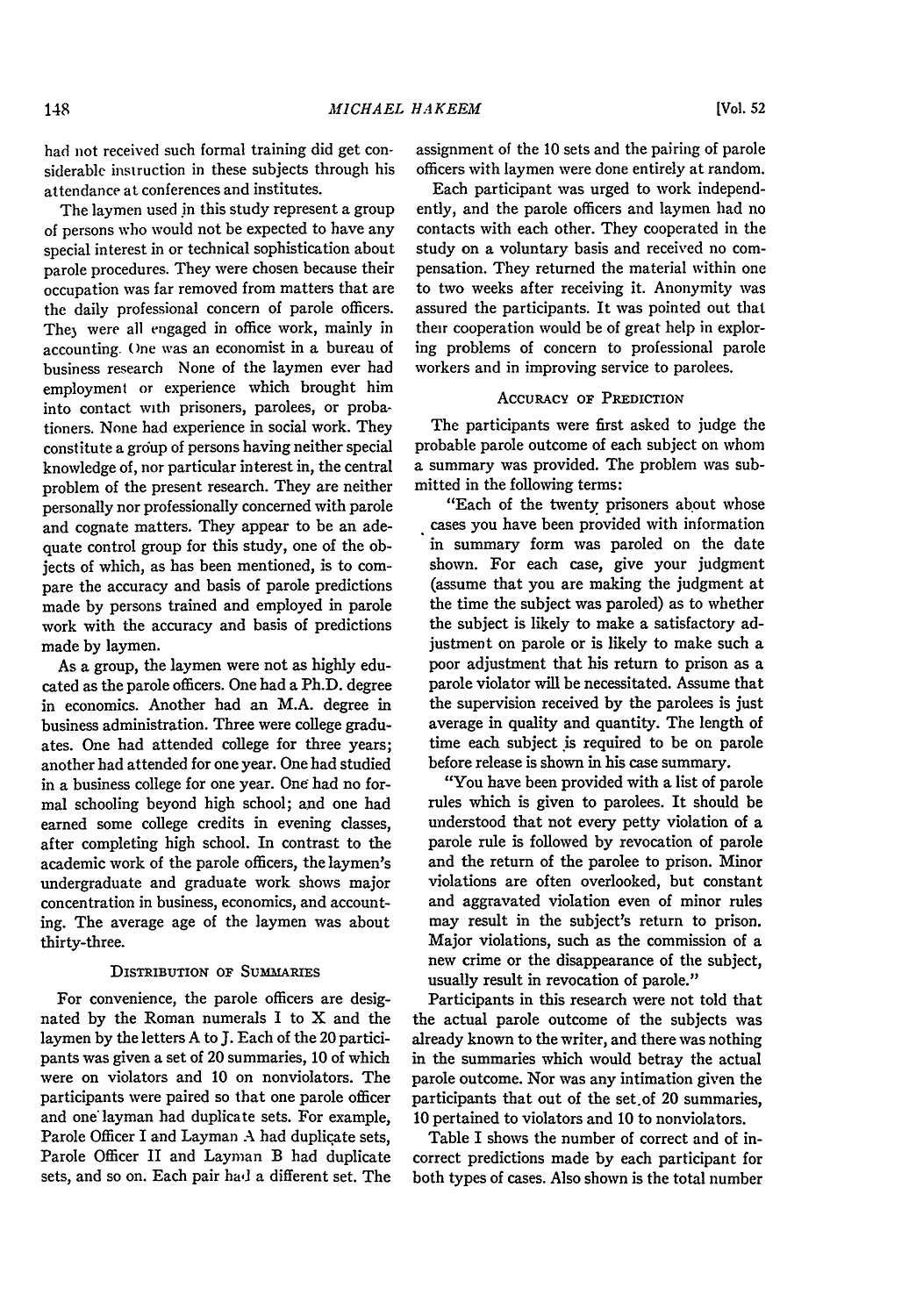of correct and of incorrect predictions made by the parole officers as a whole and by the laymen as a whole.

As an illustration, it can be seen from Table I that out of the 10 cases of actual parole violators, Parole Officer I made correct predictions (that the subjects would violate) in 7 cases and incorrect predictions (that is, he predicted nonviolation, whereas the subjects were actually violators) in 3. Using the same 10 cases of violators, Layman A made 8 correct and 2 incorrect predictions. With regard to the 10 cases of parolees who were actually nonviolators, Parole Officer I predicted 6 correctly (that is, he stated the subjects would be nonviolators which in fact they were) and 4 incorrectly (he judged that the subjects would violate, whereas they had turned out to be nonviolators). Layman A, reacting to the same 10 cases of nonviolators, made *'5* correct and 5 incorrect predictions.

It is of interest to note that, with the exception of one parole officer who predicted 8 violators correctly, no parole officer predicted more than 7 cases correctly. The range (3-10) of correct predictions of violators for the ten laymen is greater than that for the ten parole officers. In contrast to the parole officers, of whom only one made correct predictions in more than 7. cases, 4 laymen made more than 7 correct predictions. The range of correct predictions made by parole officers in cases of

violators is 3-6; the range for laymen is **3-7.** Parole officers excelled slightly in correct predictions of nonviolators; the laymen excelled by a like small margin in correct predictions of violators.

Examining the total numbers of correct predictions made by all parole officers and by all laymen, it is clear that the two types of participants did not differ significantly in their predictive efficiency. Although the number of correct predictions made by individuals varies, there is little difference in the total number of correct predictions between the two types of participants. **Of** the **100** cases of parole violators, the **10** parole officers and the 10 laymen were able to predict correctly 61 and 64 cases, respectively. Of the **100** cases of nonviolators, the parole officers and laymen predicted correctly 51 and 48 cases, respectively.

One question that must be answered is whether the number of correct predictions made in the cases of violators and in the cases of nonviolators is better than that which would be expected by chance. Computations of Chi-square were made in order to test this possibility. In the cases of violators, the parole officers and laymen combined, correctly made 125 out of a total of 200 possible predictions, so the proportion of correct predictions is 0.62. Making this many correct predictions by random choice (as in flipping a true coin) would happen less than once in a hundred times. Turning to the cases of nonviolators, a total of 99 correct

TABLE I **NUMBER OF CORRECT** *AND* **OF INCORRECT PREDICTIONS OF PAROLE OUTCOME MADE BY PAROLE OFFICERS AND BY LAYMEN**

|                      |       |                             | Predictions of Parole Outcome        |                     |                             |                               |                                                                          | <b>Predictions of Parole Outcome</b> |                             |                               |              |                             |                               |  |
|----------------------|-------|-----------------------------|--------------------------------------|---------------------|-----------------------------|-------------------------------|--------------------------------------------------------------------------|--------------------------------------|-----------------------------|-------------------------------|--------------|-----------------------------|-------------------------------|--|
| Parole<br>Officers   |       | Violators                   |                                      | <b>Nonviolators</b> |                             |                               | Laymen                                                                   |                                      | <b>Violators</b>            |                               | Nonviolators |                             |                               |  |
|                      | Total | Correct<br>Predic-<br>tions | <i>Incorrect</i><br>Predic-<br>tions | Total               | Correct<br>Predic-<br>tions | Incorrect<br>Predic-<br>tions |                                                                          | Total                                | Correct<br>Predic-<br>tions | Incorrect<br>Predic-<br>tions | Total        | Correct<br>Predic-<br>tions | Incorrect<br>Predic-<br>tions |  |
| I.                   | 10    | 7                           | 3                                    | 10                  | 6                           | 4                             | A.                                                                       | 10                                   | 8                           | $\overline{2}$                | 10           | 5                           | 5                             |  |
| <b>II.</b>           | 10    | 7                           | 3                                    | 10                  | 5                           | 5                             | $B$                                                                      | 10                                   | 7                           | 3                             | 10           | 4                           | 6                             |  |
| $\text{III}.$        | 10    | 6                           | 4                                    | 10                  | 6                           | 4                             | $C_{\cdots}$ .                                                           | 10                                   | 6                           | 4                             | 10           | 3                           |                               |  |
| $IV$                 | 10    | 6                           | 4                                    | 10                  | 3                           | 7                             | $\mathbf{D}_{\,\cdot\, \,\cdot\, \,\cdot\, \,\cdot\, \,\cdot\, \,\cdot}$ | 10                                   | 4                           | 6                             | 10           | 6                           | 4                             |  |
| $V. \ldots$          | 10    | 6                           | 4                                    | 10                  | 5                           | 5                             | $\mathbf{E} \dots \dots$                                                 | 10                                   | 10                          | 0                             | 10           | 6                           | 4                             |  |
| $VI \ldots$          | 10    | 4                           | 6                                    | 10                  | 6                           | 4                             | F                                                                        | 10                                   | 5                           | 5                             | 10           | 5                           | 5                             |  |
|                      | 10    | 7                           | 3                                    | 10                  | 5                           | 5                             | $G$                                                                      | 10                                   | 4                           | 6                             | 10           | 5                           | 5                             |  |
| $\text{VIII.}\ldots$ | 10    | 6                           | 4                                    | 10                  | 6                           | 4                             | $H$                                                                      | 10                                   | 3                           | 7                             | 10           | 7                           | 3                             |  |
| IX.                  | 10    | 4                           | 6                                    | 10                  | 4                           | 6                             | 1.                                                                       | 10                                   | 8                           | $\overline{2}$                | 10           | 3                           |                               |  |
| X.                   | 10    | 8                           | 2                                    | 10                  | 5                           | 5                             | <b>Bassar</b>                                                            | 10                                   | 9                           |                               | 10           | 4                           | 6                             |  |
| Total                | 100   | 61                          | 39                                   | 100                 | 51                          | 49                            | Total.                                                                   | 100                                  | 64                          | 36                            | 100          | 48                          | 52                            |  |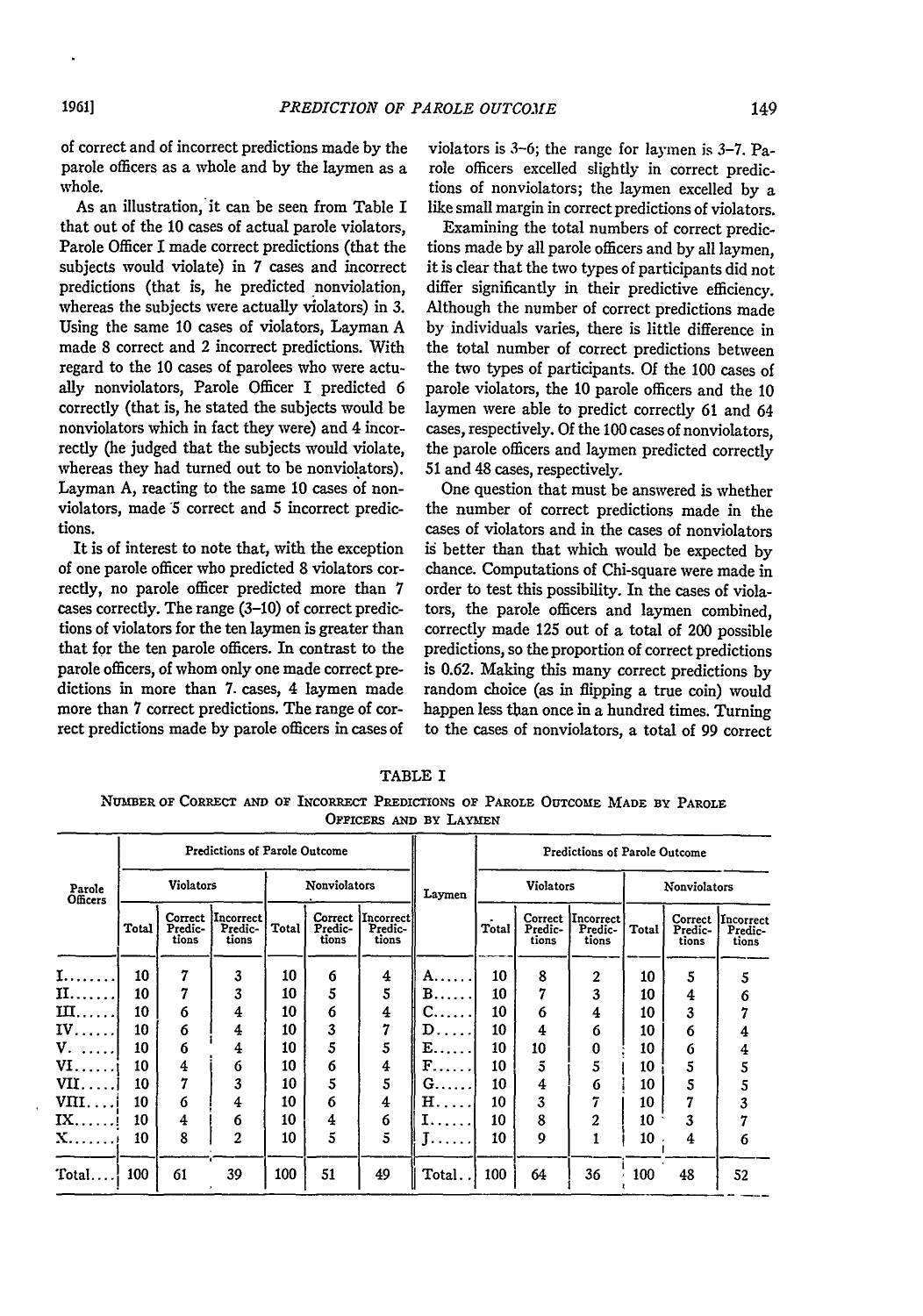predictions was made out of 200 possible predictions. This number is one less than the expected number of successes if random selections were made, and hence the method of prediction used by the participants in the cases of nonviolators does not yield results superior to those obtainable by flipping a coin.

It is important to note that the foregoing analyses do not throw light on the extent to which the two groups of participants were in agreement or in disagreement on their judgments of the outcome of the same cases. An analysis of this point is made in Table II.

The data set forth in this table reveal that in regard to violators, parole officers and laymen disagreed on the prediction in 35 out of 100 cases. In 25 cases, there was agreement on the prediction, but the prediction was incorrect. In 40 cases, there was agreement on the correct prediction. The two groups of participants agreed on the correct prediction in only 29 out of 100 cases of nonviolators; they agreed on the incorrect prediction in 36 cases; and there was disagreement in 35 cases.

Another approach to the problem of prediction was made. This time, participants were directed to designate a case that would represent their very best-their most certain-judgment on parole outcome. Each participant was requested to indicate which one of his 20 cases he thought was most likely and which one least likely to violate parole. In response to this question, 4 out of the 10 parole officers and 5 out of the **10** laymen correctly picked out cases of violators as those most likely to violate.

#### TABLE II

**AGREEMENTS AND DISAGREEMENTS** BETWEEN **PAROLE OFFICERS AND LAYMEN ON PREDICTION OF** PAROLE **OUTCOME**

|                                                                              | Number of Cases |                                                                                                                                                                           |  |                   |       |             |  |  |  |  |  |  |
|------------------------------------------------------------------------------|-----------------|---------------------------------------------------------------------------------------------------------------------------------------------------------------------------|--|-------------------|-------|-------------|--|--|--|--|--|--|
| Agreement and Prediction                                                     |                 | Violators                                                                                                                                                                 |  | Non-<br>violators | Total |             |  |  |  |  |  |  |
|                                                                              |                 | $\begin{vmatrix} N_0 \\ \end{vmatrix}$ $\begin{bmatrix} Per \\ Cent \end{bmatrix}$ $\begin{bmatrix} Net \\ Cent \end{bmatrix}$ $\begin{bmatrix} Net \\ No. \end{bmatrix}$ |  |                   |       | Per<br>Cent |  |  |  |  |  |  |
| Agreement on correct<br>$prediction \ldots \ldots$<br>Agreement on incorrect |                 | 40 40.0 29 29.0 69 34.5                                                                                                                                                   |  |                   |       |             |  |  |  |  |  |  |
| prediction                                                                   |                 | 25 25.0 36 36.0 61 30.5                                                                                                                                                   |  |                   |       |             |  |  |  |  |  |  |
| Disagreement on pre-<br>diction                                              |                 | $35 \begin{vmatrix} 35.0 & 35 \end{vmatrix}$ 35.0 70 35.0                                                                                                                 |  |                   |       |             |  |  |  |  |  |  |
| $Total$                                                                      |                 | .  100 100.0 100 100.0 200 100.0                                                                                                                                          |  |                   |       |             |  |  |  |  |  |  |

The remaining participants picked out actual nonviolators as cases most likely to violate. Only 5 parole officers and 4 laymen designated cases of nonviolators as those least likely to violate, the other 5 parole officers and 6 laymen designating as least likely to become violators subjects who actually had turned out to be violators. What is more significant, only in 2 instances did a parole officer and the corresponding layman single out the same case in answer to this question. **Of** course, there is no way of testing the validity of the participants' choice of subjects most likely and those *least* likely to violate parole. The point is that some subjects who turned out to be nonviolators were regarded by some participants as the poorest parole risks; and some violators were designated as the very persons showing greatest promise for making a satisfactory parole adjustment.

What can be said regarding the prophetic acumen of parole officers? Despite the fact that the number of correct predictions made in the cases of violators-61 out of 100-exceeded chance expectancy, it is still a debatable matter how favorably impressed one should be with this performance. Some would be greatly satisfied with the results. Others would be less pleased and would insist that a far better showing should have been made. There is no statistical resolution possible for this kind of interpretational quandary. In the cases of violators, interpretation is more simple: neither parole officers nor .laymen could predict better than what would be expected on the basis of chance.

Whatever interpretation is finally made, it is clear that the parole officers, who represent a highly schooled and professionally trained group of persons, did not make a significantly larger proportion of correct predictions than did the laymen. Apparently, training and experience in economics and accounting just as much as training and experience in social work, criminology, and corrections enables a person to make correct predictions of parole outcome from case summaries of the type used in this study. Many persons are ready to hypothesize that persons extensively trained and experienced in parole work can make better predictions of parole outcome than can completely untrained persons. Such a hypothesis is not supported **by** this study.

The preceding observations do not mean that special training is not relevant **to** parole work. They merely mean that the training and experience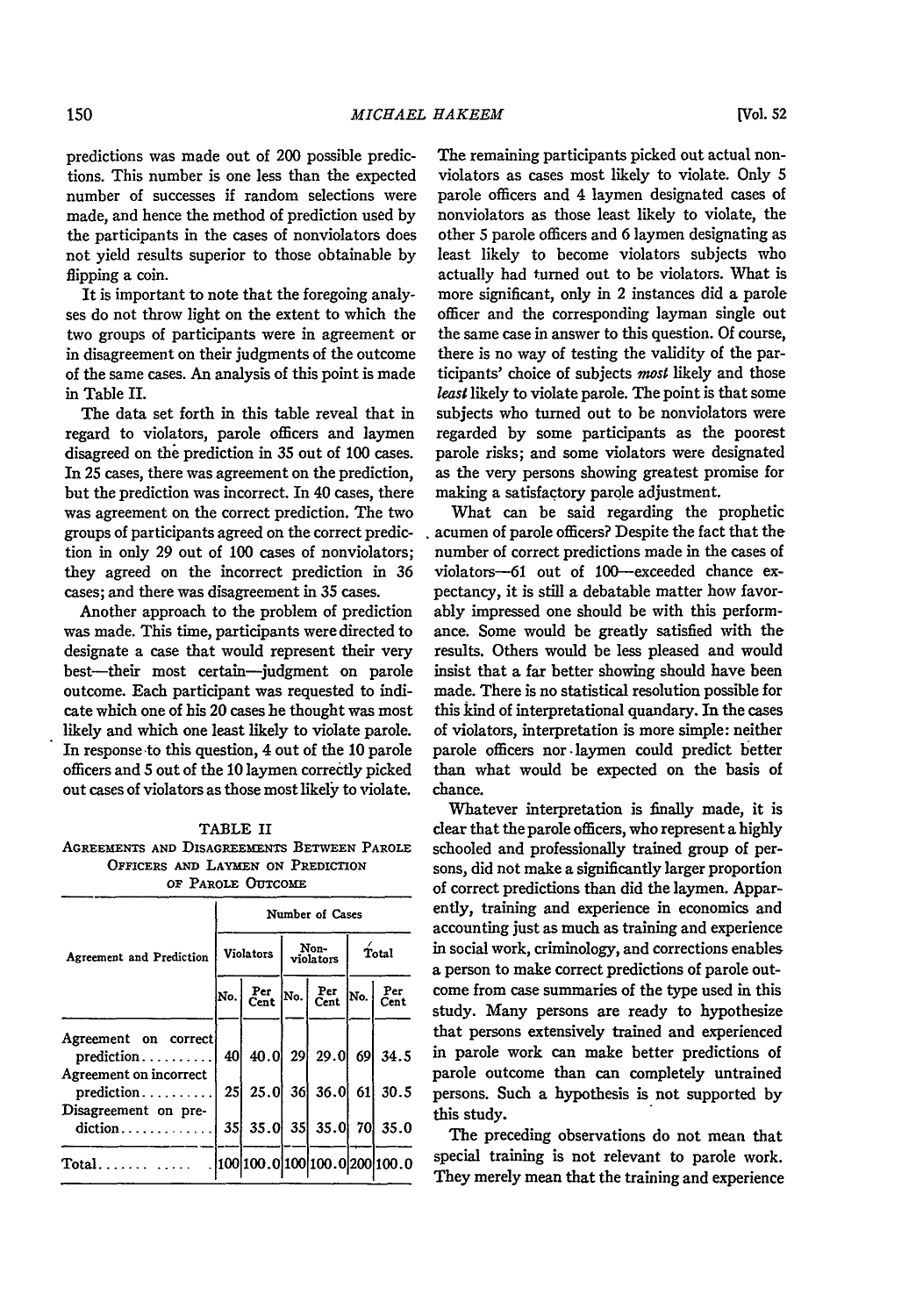possessed by the parole officers who participated in this study did not result in their making a higher proportion of correct predictions of parole outcome from average case summaries. It must not be assumed that an argument is being made against the desirability of supplying parole officers with summaries of case histories regarding their charges. Such summaries are important in. a number of ways, only one of which is the appraisal of the relative riskof success or failure on parole.

#### **BASIS OF PREDICTIOm**

After making predictions, the participants were requested to record what bases they had for them. That is, they were asked what factors appearing in the summaries of case histories led them to decide that subjects would turn out to be violators or nonviolators.<sup>4</sup> This was left as a completely open question. No hints or leads were given. No form was suggested for the recording of the responses, and no sample answers were supplied. The aim was to get spontaneous reactions which would not be structured for the participants in any way other than **by** the restrictions inherent in the irequirement that they confine themselves to the material in the summaries.

As a result of a painstaking analysis of the answers to this question, it was possible to classify them under a relatively few headings. Tables III and IV show, the former for violators predicted correctly and nonviolators predicted incorrectly and the latter for nonviolators predicted correctly and violators predicted incorrectly, the number of times a factor was cited **by** the ten parole officers and the ten laymen. It can be seen from Table III that the participants dealt with cases of actual

4 Many researches have been undertaken to determine what factors differentiate between parole violators and nonviolators and then to apply the findings to the prediction of parole outcome. For an extensive bibliogprediction of arole outcome. For an extensive bibliog- **raphy** of su researches, see Hakeem, *Prediction of Criminality,* **9** Fed. Prob., July-Sept. 1945, p. **36.**

Success **in** prediction, whether through the use of case histories or statistical devices, depends in no small measure on the proper use **6f** factors that are significantly correlated with the phenomenon it is desired to predict. For a, discussion of one procedure used in determining the factors useful in the construction of a parole prediction table, see OHLIN, SELECTION **FOR PARoiE: A** MAuAL op PAaorn **PREDIcTION** c. *4,* 109-12 **(1951).** The following is the only study which 4, 109-12 (1951). The following is the only study which has investigated the factors on which those making predictions, in this instance prison inmates, base their judgments of prospective parole outcome: Laune, *Predicting Criminality: Forecasting Behavior on Parole*, in NorTawEsTRN University STUDIES IN THE SOCIAL SCIENCES, No. I (1936).

nonviolators predicted incorrectly as violators in the same way as they dealt with cases of actual violators predicted correctly. They cited the same factors for the former as they did for the latter. Likewise, they cited the same factors for nonviolators predicted correctly as they cited for violators predicted incorrectly, as Table IV shows.

The factors oni which the participants based their predictions are those which, generally speaking statistical research has found to be related to parole outcome. These are the factors also which have been frequently pointed to in this connection on the basis of common sense as well as on the basis of so-called clinical observation.'

Although the factors cited **by** the participants are those which research has discovered to be related to parole outcome, it appears that they found it no easy matter to apply them properly in making predictions. One cannot determine from the responses given just how the factors were defined. It is certain that different participants did not define the factors in the same way. It is also certain that very frequently participants were not consistent in their own definition of a particular factor from one case to another. Even a cursory examination of a sample of the summaries and the factors cited in reference thereto shows this.

Tables III and IV make obvious some of the inconsistencies. It can be seen from Table III, for example, that in 54 or 88.5 percent of the **61** cases of violators that parole officers predicted correctly, they cited "lengthy criminal record," among other factors, as the basis for their prediction. But they cited this factor only with moderately less frequency in cases of actual nonviolators whom they expected to violate-in 48 or 98.0 percent of the 49 such cases, to be exact. Similarly, "lengthy criminal record" was cited **by** the laymen in 43.8 percent of the cases in which they correctly predicted violation, but they also cited this factor as one reason for expecting violation in 40.4 percent of the cases of actual nonviolators. To use another illustration drawn from Table M, both parole officers and laymen cited "low intelligence" as a factor making for poor parole adjustment considerably more frequently in cases which actually did not turn out to have a poor adjustment than in cases which did so turn out. Similar results can be observed in Table IV.

5Iottier, *Predicting Criminal Behavior, 7* Fed. Prob., Oct.-Dec. 1943, **p. 8. <sup>6</sup>**Although both types of participants cited the same

<sup>6</sup> Although both types of participants cited the same factors, the parole officers cited them more frequently.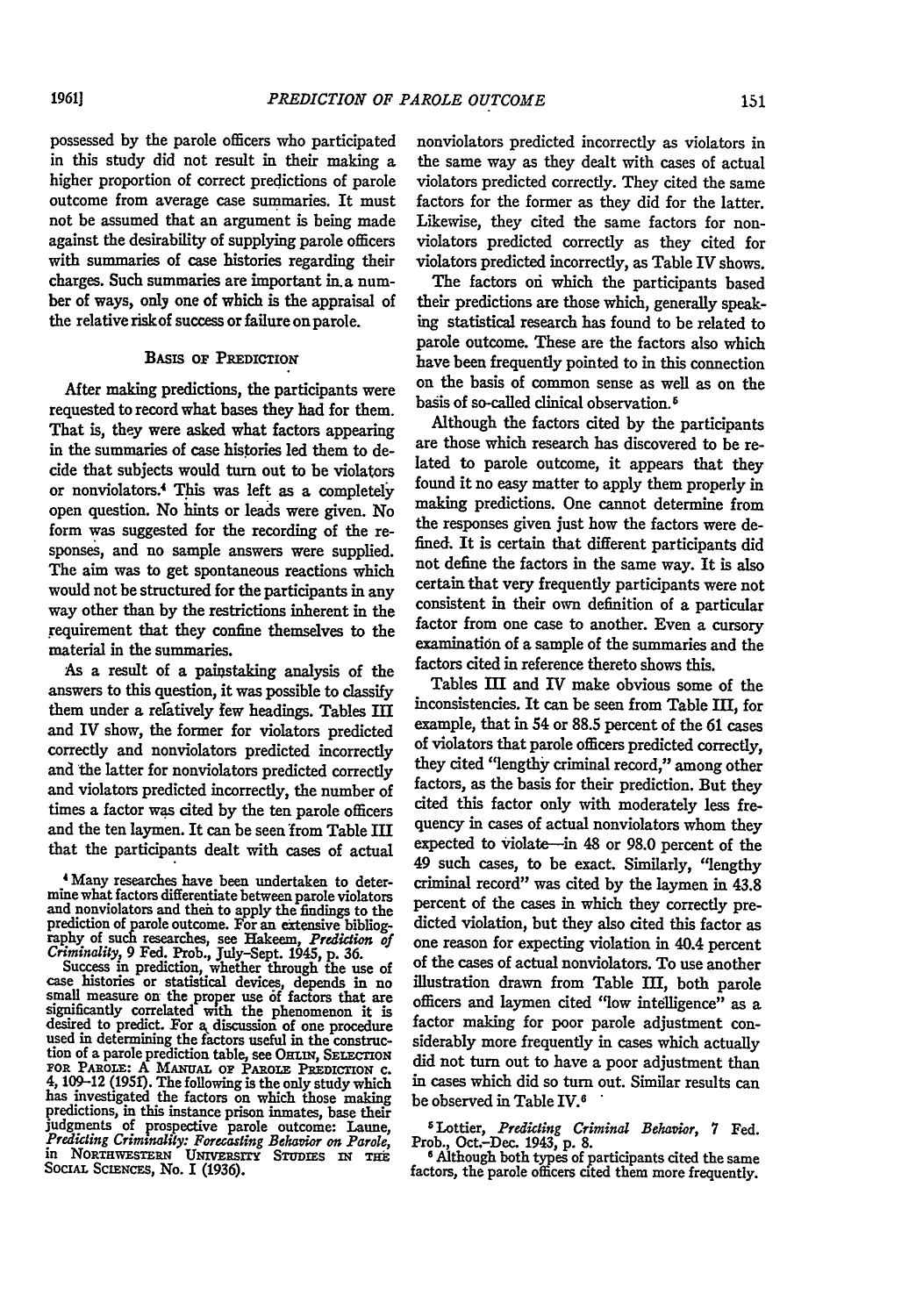TABLE III

|  |  |  |  |            | NUMBER OF CASES OF VIOLATORS PREDICTED CORRECTLY AND NONVIOLATORS PREDICTED INCORRECTLY |  |  |
|--|--|--|--|------------|-----------------------------------------------------------------------------------------|--|--|
|  |  |  |  |            | IN WHICH CERTAIN FACTORS WERE CITED AS BASIS OF PREDICTION BY PAROLE OFFICERS           |  |  |
|  |  |  |  | AND LAYMEN |                                                                                         |  |  |

|                                                                                                                                                                  | Number of Cases in Which Factor Was Cited |                                                          |                 |                                                               |           |                                                          |                 |                                                        |           |                                                           |          |                                                         |  |  |
|------------------------------------------------------------------------------------------------------------------------------------------------------------------|-------------------------------------------|----------------------------------------------------------|-----------------|---------------------------------------------------------------|-----------|----------------------------------------------------------|-----------------|--------------------------------------------------------|-----------|-----------------------------------------------------------|----------|---------------------------------------------------------|--|--|
|                                                                                                                                                                  |                                           | Parole Officers                                          |                 |                                                               |           |                                                          | Laymen          |                                                        | Total     |                                                           |          |                                                         |  |  |
| Factor Cited as Basis of Prediction                                                                                                                              |                                           | <b>Violators</b><br>Predicted<br>Correctly<br>$(N = 61)$ |                 | <b>Nonviolators</b><br>Predicted<br>Incorrectly<br>$(N = 49)$ |           | <b>Violators</b><br>Predicted<br>Correctly<br>$(N = 64)$ |                 | Nonviolators<br>Predicted<br>Incorrectly<br>$(N = 52)$ |           | <b>Violators</b><br>Predicted<br>Correctly<br>$(N = 125)$ |          | Nonviolators<br>Predicted<br>Incorrectly<br>$(N = 101)$ |  |  |
|                                                                                                                                                                  | No.                                       | Per<br>Cent                                              | No. I           | Per<br>Cent                                                   | No.       | Per<br>Cent                                              | No.             | Per<br>Cent                                            | No.       | Per<br>Cent                                               | No.      | Per<br>Cent                                             |  |  |
| Lengthy criminal record<br>$\mathbf{I} = \mathbf{I} \times \mathbf{I} \times \mathbf{I} \times \mathbf{I} \times \mathbf{I} \times \mathbf{I} \times \mathbf{I}$ | 54                                        | 88.5                                                     | 48              | 98 0                                                          | 28        | 43.8                                                     | 21              | 40.4                                                   | 82        | 65.6                                                      | 69       | 68.3                                                    |  |  |
| Poor precommitment work record<br>Poor social background<br>. 1                                                                                                  | 49<br>48                                  | 80.3<br>78.7l                                            | 40<br>42        | 81.6<br>85.7                                                  | 17<br>18  | 26.6<br>28.1                                             | 19<br>22        | 36.5<br>34.4                                           | 66<br>66  | 52.8<br>52.8                                              | 59<br>64 | 58.4<br>63.4                                            |  |  |
| Alcoholism<br>. <b>.</b> <i>. .</i> .                                                                                                                            | 38                                        | 62.3                                                     | 31 <sub>1</sub> | 63.3                                                          | <b>15</b> | 23.4                                                     | 25 <sub>1</sub> | 48.1                                                   | <b>53</b> | 42.4                                                      | 56       | 55.4                                                    |  |  |
| Shiftlessness<br>.<br>$\cdots$                                                                                                                                   | 31                                        | 50.8                                                     | 22              | 44.9                                                          | 10        | 15.6                                                     | 14              | <b>26.9</b>                                            | 41        | 32.8                                                      | 36       | 35.6                                                    |  |  |
| Aggravation of instant crime $n_1, \ldots, n_k$                                                                                                                  | 23                                        | 37.7                                                     | 18              | 36.71                                                         | 23        | 35.9                                                     | 26              | 50.0                                                   | 46        | 36.81                                                     | 441      | 43.6                                                    |  |  |
| Unfavorable psychiatric appraisal                                                                                                                                | 22                                        | 36.1                                                     | 27              | 55.0                                                          | 11        | 17.2                                                     | 8               | 15.4                                                   | 33        | 26.4                                                      | 35I      | 34.7                                                    |  |  |
| Absence of family ties                                                                                                                                           | 20                                        | 32.8                                                     | `25             | 51.0                                                          | 12        | 18.8                                                     | 16              | 30.8                                                   | 32        | 25.6                                                      | 41       | 40.6                                                    |  |  |
| . 1<br>Poor prison adjustment                                                                                                                                    | 19                                        | 31.1                                                     | 24              | 49.OI                                                         | 20        | 31.3                                                     | 15 <sub>l</sub> | 28.8                                                   | 39        | 31.2                                                      | 39       | 38.6                                                    |  |  |
| Low intelligence.                                                                                                                                                | 16                                        | 26.2                                                     | <b>29 </b>      | 59.2                                                          | 13        | 20.3                                                     | 20 <sub>1</sub> | 38.5                                                   | 29        | 23.2                                                      | 49]      | 48.5                                                    |  |  |
| Poor physical condition $\ldots$ $\ldots$ $\ldots$                                                                                                               | <b>16</b>                                 | 26.2                                                     | 10              | 20.4                                                          | 18        | 28.1                                                     | 18              | 34.6                                                   | 34        | 27.2                                                      | 281      | 27.7                                                    |  |  |
| Miscellaneousb                                                                                                                                                   | 46                                        | 75.4                                                     | 41              | 83.7                                                          | 36        | 56.3                                                     | 35I             | 67.3                                                   | 821       | 65.6                                                      | 76I      | 75.2                                                    |  |  |
| Total.                                                                                                                                                           | 382                                       |                                                          | 357             |                                                               | 221       |                                                          | 239             |                                                        | 603       |                                                           | 596      |                                                         |  |  |

a Refers to any factor in the case making the crime appear particularly reprehensible to the participants.

**<sup>b</sup>**Factors cited less than 5 times **by** all participants combined.

Coefficients of rank order correlation were next computed to determine the extent to which parole officers and laymen tended to cite the same factors with comparable frequency or infrequency. Such computations were also made to learn the extent to which each group of participants cited the factors in the same order of frequency for cases dealt with in the same manner. Comparison between parole officers and laymen for their relative rank order of the factors listed for the different types of cases yields the following coefficients: for violators predicted correctly, **.23;** for nonviolators predicted incorrectly, **.33;** for nonviolators predicted correctly, .26; and for violators predicted incorrectly, **.10.**

These coefficients mean that the parole officers

and the laymen show on the average a low degree of correspondence in the relative importance they attach to the different factors they list as the basis for prediction in the same cases. The two groups have essentially the same ability to predict parole outcome, but they arrive at their predictions through different routes. They do not place equal stress on, or at least they do not detect with equal frequency, the same factors which they cite as the basis for their predictions. It may be, too, that the participants do not make known all the grounds on which they base their evaluation.

As to the factors cited for cases of violators predicted correctly and nonviolators predicted incorrectly, the correlation for the parole officers is **.69;** for the laymen it is **.58.** For the factors cited for nonviolators predicted correctly and violators predicted incorrectly, the correlation is .43 for parole officers and **.81** for laymen. Thus the least consistency is found among parole officers when citing factors in support of their correct predictions in cases of nonviolators and in cases of viola-

For the combined cases of violators predicted correctly and nonviolators predicted incorrectly, the average number of factors cited per case **by** the parole officers and the laymen is about 7.1 and about 4.3, respectively. For the combined cases of nonviolators predicted correctly and violators predicted incorrectly, the approximate average is 4.2 for parole officers 'and **3.0** for laymen.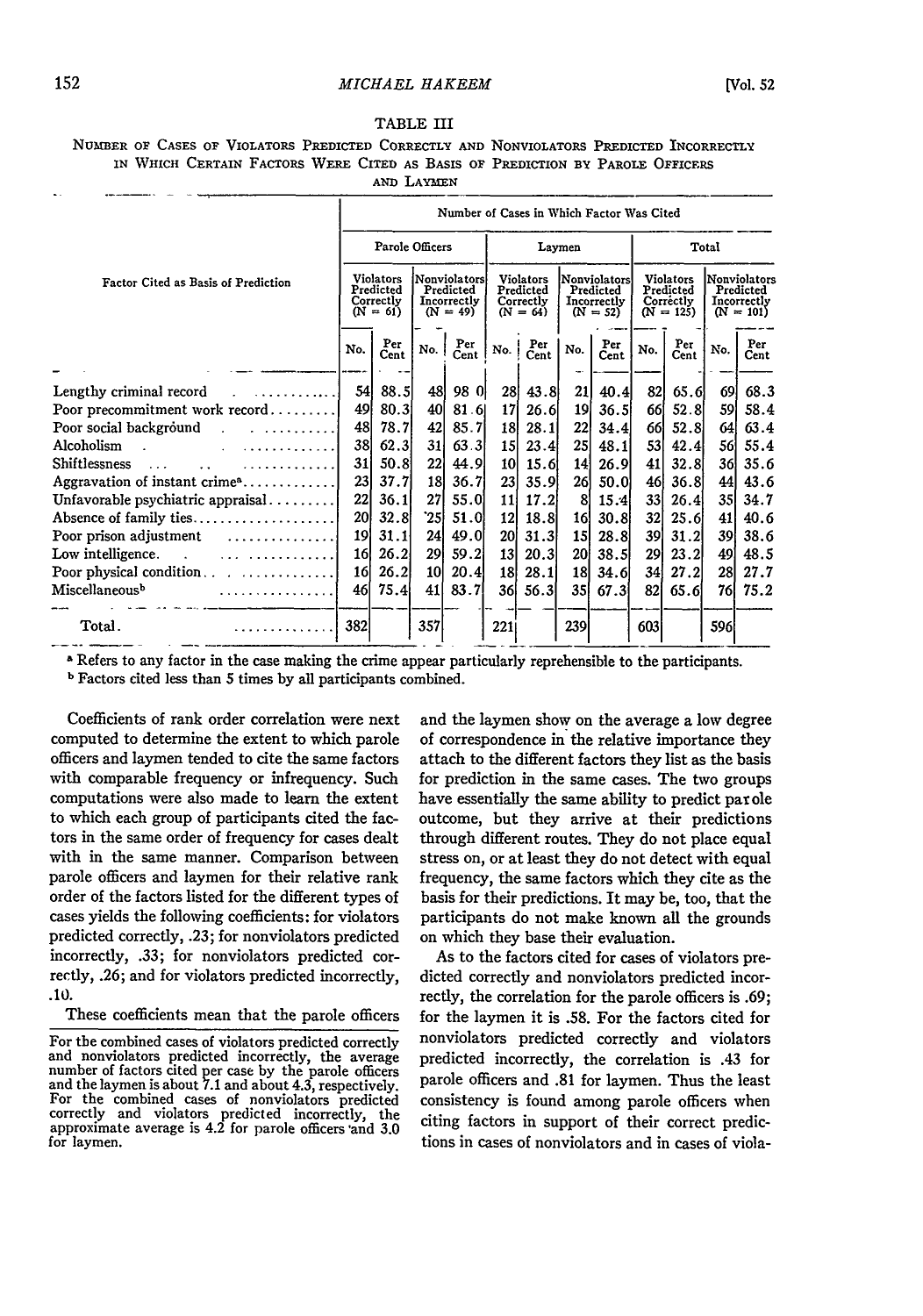#### TABLE IV

NUMBER OF CASES **OF** NONVIOLATORS PREDICTED CORRECTLY **AND** VIOLATORS PREDICTED INCORRECTLY **IN** WIcH **CERTAIN** FACTORS WERE CITED **AS** BASES **OF** PREDICTION By PAROLE OFFicERs **AND** LAYMEN

|                                                                           |                                                      |                 |                                                            |             |                                                       | Number of Cases in Which Factor Was Cited |                                                     |             |                                                      |             |                                                            |             |
|---------------------------------------------------------------------------|------------------------------------------------------|-----------------|------------------------------------------------------------|-------------|-------------------------------------------------------|-------------------------------------------|-----------------------------------------------------|-------------|------------------------------------------------------|-------------|------------------------------------------------------------|-------------|
|                                                                           |                                                      | Parole Officers |                                                            |             |                                                       | Laymen                                    |                                                     |             | Total                                                |             |                                                            |             |
| Factor Cited as Basis of Prediction                                       | Nonviolators<br>Predicted<br>Correctly<br>$(N = 51)$ |                 | <b>Violators</b><br>Predicted<br>Incorrectly<br>$(N = 39)$ |             | Nonviolatorsl<br>Predicted<br>Correctly<br>$(N = 48)$ |                                           | Violators<br>Predicted<br>Incorrectly<br>$(N = 36)$ |             | Nonviolators<br>Predicted<br>Correctly<br>$(N = 99)$ |             | <b>Violators</b><br>Predicted<br>Incorrectly<br>$(N = 75)$ |             |
|                                                                           | No.                                                  | Per<br>Cent     | No.                                                        | Per<br>Cent | No.                                                   | Per<br>Cent                               | No.                                                 | Per<br>Cent | No.                                                  | Per<br>Cent | No.                                                        | Per<br>Cent |
| Limited or no previous criminal record                                    | 35                                                   | 68.6            | 27                                                         | 69.2        | 20                                                    | 41.7                                      | 231                                                 | 63.9        | <b>55</b>                                            | 55.6        | 50                                                         | 66.7        |
| Presence of family ties                                                   | 27                                                   | 52.9            | 21                                                         | 53.8        | 12                                                    | 25.0                                      | 16                                                  | 44.4        | 391                                                  | 39.4        | 371                                                        | 49.3        |
| Good precommitment work record                                            | 26                                                   | 51.0            | 19                                                         | 48.7        | 16                                                    | 33.3                                      | 18                                                  | 50.0        | 42                                                   | 42.4        | 37                                                         | 49.3        |
| Shortness of parole period                                                | 23                                                   | 45.1            | 291                                                        | 74.4        | 81                                                    | 16.7                                      | 10l                                                 | 27.8        | 31                                                   | 31.3        | 391                                                        | 52.0        |
| Good prison adjustment                                                    | <b>20l</b>                                           | 39.2            | 14 l                                                       | 36.9l       | 10                                                    | 20.8                                      | 71                                                  | 19.4        | 30I                                                  | 30.3        | 21                                                         | 28.0        |
| Lengthy imprisonment                                                      | -19                                                  | 37.3            | 15I                                                        | 38.5        | <b>25</b>                                             | 52.1                                      | 21 <sub>1</sub>                                     | 58.3        | 44                                                   | 44.4        | 361                                                        | 48.0        |
| Mitigation of instant $\text{crine}^{\mathbf{a}} \dots \dots \dots \dots$ | 18}                                                  | 35.3            | 221                                                        | 56.4        | 14                                                    | 29.2                                      | 11 I                                                | 30.61       | 32I                                                  | 32.3        | <b>331</b>                                                 | 44.0        |
| Average or above average intelligence                                     | 12                                                   | 23.5            | 17                                                         | 43.6        | 91                                                    | 18.8                                      | 141                                                 | <b>38.9</b> | 21                                                   | 21.2        | 31 I                                                       | 41.3        |
| Miscellaneous <sup>b</sup>                                                | 39                                                   | 76.5            | 261                                                        | 66.7        | 241                                                   | 50.0                                      | 22 <sup>1</sup>                                     | 61.1        | 631                                                  | 63.6        | 48.                                                        | 64.0        |
| Total                                                                     | 219                                                  |                 | 190                                                        |             | 138                                                   |                                           | 142                                                 |             | 357                                                  |             | 332                                                        |             |

**a** Refers to any factor in the case making the crime appear less particularly reprehensible to the participants.

b Factors cited less than 5 times by all participants combined.

tors for whom they incorrectly predicted nonviolation. The highest degree of consistency is found in the laymen's handling of these two types of cases. The parole officers are more consistent than the laymen when dealing with cases of violators predicted correctly and nonviolators predicted incorrectly, but both show a fairly high degree of consistency in citing factors in these two types of cases.

#### DIFFICULTIES IN CASE-STUDY PREDICTION

The prediction of parole outcome through the use of summaries of case histories such as are used in the present research is beset with difficulties. It is very difficult to keep in mind all the relevant factors in a case. The problem of apportioning to each factor the weight it properly should have cannot be satisfactorily solved without statistical techniques. Some factors may be unduly overemphasized or underemphasized. There may be a tendency to base predictions on one factor to the exclusion of others. The necessity of rigidly defining predictive factors and of adhering consistently to the definitions may be overlooked. There may be a tendency to inject one's biases and to allow one's theoretical position to interfere with a more complete and objective appraisal of cases.

Even if correct predictions are made and this is attributable to the use of the right predictive factors, there. is no assurance that the use of the same factors will result in correct predictions for another series of comparable cases at another time. For the factors which may be highly predictive at one time may not be at another. Take, for example, a prisoner's criminal record. It is almost universally contended that this is a most important factor in the prediction of parole outcome. There is evidence that the participants in the present study generally regarded it as the most significant predictive factor. Yet a recent study finds that the predictive value even of this factor "varies considerably over the years. For example, repeated offenders... show violation rates decreasing as much as 55 per cent from one time period to another."7

Continuous research is needed to isolate and measure the factors most predictive of parole outcome for various groups of cases at different times. For, as Monachesi says: "Obviously, if it can be demonstrated that factors which are utilized for

**<sup>7</sup>**ORLM, *op. cit.* supra note 4, at **85-86.**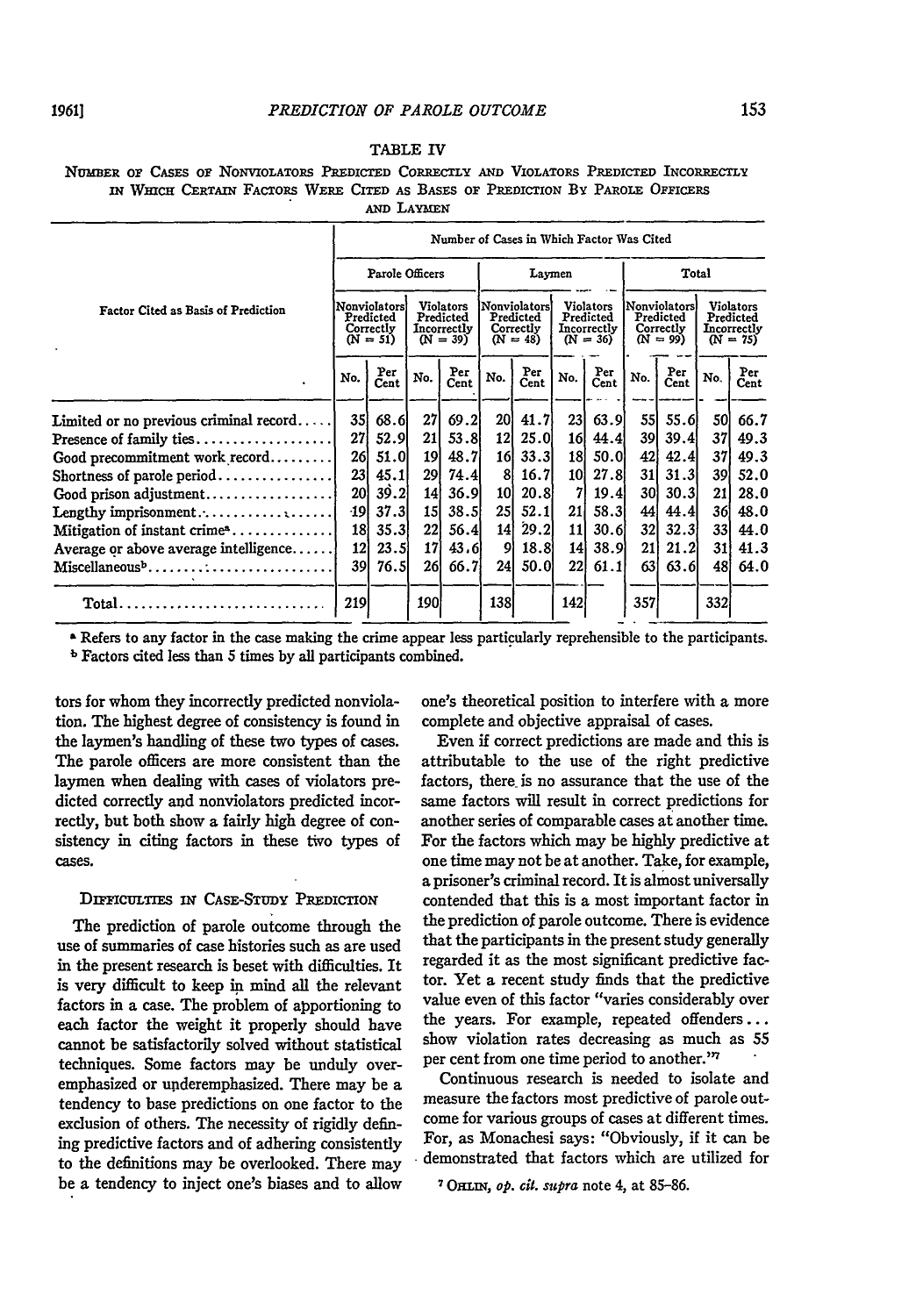prediction purposes lose their prognostic ability over a period of time, any prediction device which is based upon such unstable predictors will be

#### OTHER PREDICTIONS

The participants were asked to make a judgment as to the length of time that would elapse before the violation of those whom they expected to violate would occur. They were asked in which of the following periods they thought the violation would occur: (1) less than 6 months after release on parole, (2) after 6 months but less than **1** year after release, (3) after 1 year but less than 2 years after release, and (4) 2 years or more after release.

Neither the parole officers nor the laymen were able to make a significant number of correct predictions on this item. Only in 21 out of the 54 cases in which parole officers correctly predicted

8Monachesi, *American Studies in the Prediction of Recidivisim,* 41 **J. C m** L. & **C. 268 (1950).**

violation could they designate the period when violation actually occurred. Of the remaining 33 cases, they overestimated the time lapse in 22 and underestimated it in 11 cases. The performance of the laymen was similar. They designated the period correctly only in 18 of the 56 cases which they had predicted correctly as violators. Of the remaining 38 cases, they overestimated in 26 and underestimated in 12 cases.

It is generally agreed by authorities on parole that the majority of offenders who violate parole tend to do so relatively early in the parole periodperhaps during the first six months after release from the institution. But this knowledge was apparently not taken into account by the participants. Of the 22 cases in which the parole officers overestimated the time lapse before violation, 16 violated within six months after release on parole. Such was true also in **19** of the **26** cases in which -the laymen overestimated the lapse of time before violation. These results become more signifi-

|                                              | Number of Times Information Was Suggested |                               |                        |                               |                        |                               |                        |                                   |              |  |  |  |  |
|----------------------------------------------|-------------------------------------------|-------------------------------|------------------------|-------------------------------|------------------------|-------------------------------|------------------------|-----------------------------------|--------------|--|--|--|--|
|                                              |                                           |                               | Parole Officers        |                               |                        |                               |                        |                                   |              |  |  |  |  |
| Topic on Which Information<br>Was Suggested  |                                           | <b>Cases of Violators</b>     |                        | Cases of Non-<br>Violators    |                        | Cases of Violators            |                        | Cases of Non-<br><b>Violators</b> | <b>Total</b> |  |  |  |  |
|                                              | Predicted<br>Correctly                    | Predicted<br>Incor-<br>rectly | Predicted<br>Correctly | Predicted<br>Incor-<br>rectly | Predicted<br>Correctly | Predicted<br>Incor-<br>rectly | Predicted<br>Correctly | Predicted<br>Incor-<br>rectly     |              |  |  |  |  |
| Personal and social history                  | 27                                        | 21                            | 21                     | 25                            | 5                      | $\mathbf{2}$                  | 6                      | 6                                 | 113          |  |  |  |  |
| Parole program                               | 21                                        | 19                            | 25                     | 21                            | $\overline{2}$         | 3                             | 3                      | 3                                 | 97           |  |  |  |  |
| Psychiatric appraisal                        | 20                                        | 20                            | 25                     | 13                            | 1                      |                               | 2                      | 1                                 | 82           |  |  |  |  |
| Employment history                           | 18                                        | 16                            | 14                     | 13                            |                        | $\overline{2}$                | 4                      | 7                                 | 74           |  |  |  |  |
| Family background                            | 17                                        | 8                             | 14                     | 14                            | 3                      | $\overline{2}$                | 5                      | $\overline{2}$                    | 65           |  |  |  |  |
| Marital history                              | 15                                        | 8                             | 17                     | 12                            | $\mathbf{1}$           | $\mathbf 2$                   | $\mathbf{z}$           | 4                                 | 61           |  |  |  |  |
| Last crime committed $\ldots$                | 12                                        | 11                            | 20                     | 8                             |                        |                               | 3                      |                                   | 54           |  |  |  |  |
| Criminal record                              | $\mathbf{Q}$                              | 9                             | 3                      | 8                             |                        | $\mathbf{1}$                  | $\overline{2}$         |                                   | 32           |  |  |  |  |
| Attitude at time of parole                   | 7                                         | 4                             | 4                      | 6                             |                        |                               |                        |                                   | 21           |  |  |  |  |
| ${\rm Interests}$ and abilities $\,\ldots\,$ | 6                                         | 5                             | 4                      | 5                             |                        |                               |                        | 1                                 | 21           |  |  |  |  |
| Accomplices                                  | 6                                         | 3                             | 4                      | 3                             |                        |                               |                        | 1                                 | 17           |  |  |  |  |
| Military service                             | 6                                         | 3                             | 1                      | 6                             | $\mathbf{1}$           |                               |                        | 1                                 | 18           |  |  |  |  |
| Relations with parents                       | 6                                         | 2                             | 3                      | 5                             |                        |                               |                        |                                   | 16           |  |  |  |  |
| Previous paroles $\dots\dots\dots\dots\dots$ | 5                                         | 1                             | 1                      | 5                             | $\mathbf{1}$           |                               | 1                      |                                   | 14           |  |  |  |  |
| Cause of criminality                         | $\overline{2}$                            | $\overline{2}$                | $\overline{2}$         | 5                             |                        |                               |                        |                                   | 11           |  |  |  |  |
| Alcoholism                                   | $\overline{2}$                            | 4                             | 2                      | 1                             | 1                      | 1                             |                        |                                   | 11           |  |  |  |  |
| Associates in prison                         | $\overline{2}$                            | $\overline{\mathbf{4}}$       | $\overline{2}$         | 1                             |                        | 1                             | 1                      |                                   | 11           |  |  |  |  |
| $Total$                                      | 181                                       | ٠<br>140                      | 162                    | 151                           | 15                     | 14                            | 29                     | 26                                | 718          |  |  |  |  |

#### **TABLE** V

**NUMBER OF** TIMES **PAROLE OFFICERS AND LAYMEN SUGGESTED CERTAIN INFORMATION AS NECESSARY FOR PREDICTION** OF PAROLE **OUTCOME**

found inadequate."<sup>8</sup>